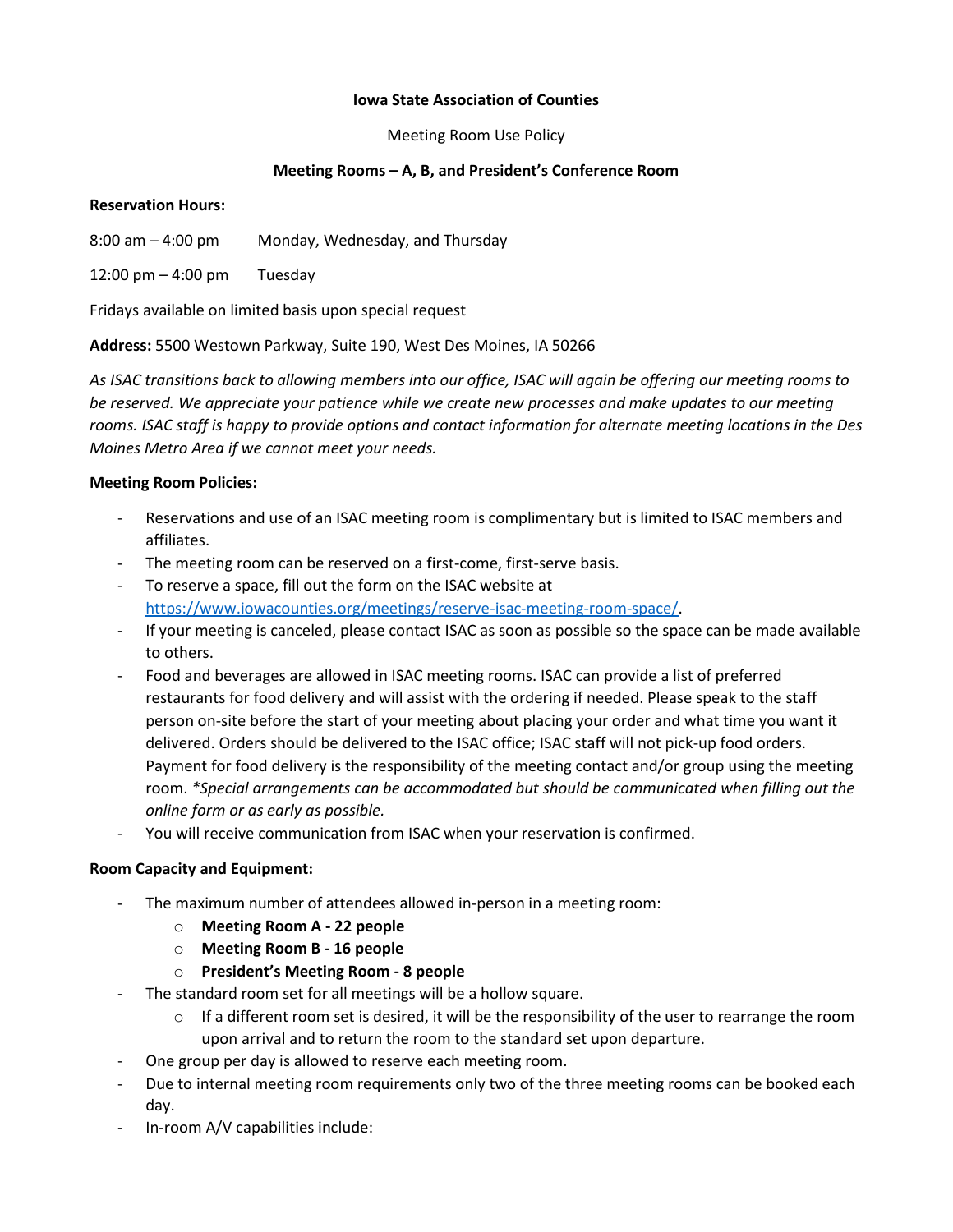- o Wireless internet access
- o LCD Projector
- o Retractable screen
- o HDMI adapter cable
- o Conference phone and speakers
- o Owl Pro 360 Conference (camera, microphone, speaker)
- Meeting Room A can accommodate a hybrid meeting, with some participants attending via Zoom, with the use of the available A/V equipment. *\*Please note that ISAC is in the process of updating A/V equipment. Although we have optimized what we have, virtual attendees should not expect an "inperson" video and audio experience.*

# **User responsibilities related to ISAC meeting room reservations:**

- 1. Scheduling the room in advance.
- 2. Confirming food arrangements.
- 3. Confirming reservation by providing a list of in-person attendees no later than 24 hours before time of reservation.
- 4. Returning the room to its former status after use (i.e., proper placement of tables and chairs).
- 5. Making sure all trash is disposed of in available trash containers within the meeting room and office.
- 6. Providing your own laptop and any other equipment/supplies that you will need for your meeting that exceeds the available A/V in Meeting Room A (see above).

## **ISAC responsibilities related to meeting room reservations:**

- 1. Preparing the room for meetings and use.
- 2. Providing one ISAC staff member to assist on day of reservation.
- 3. Providing coffee and water during the meeting.
- 4. Assisting in ordering food for meals during reservation. ISAC will bill the appropriate group after the reservation if necessary.
- 5. Helping to setup in-room A/V equipment for user.

# **COVID-19 Protocols:**

- Any individual that has tested positive for COVID-19 in the prior 5 days or that is exhibiting symptoms of COVID-19 identified by the CDC, (including fever or chills, cough, shortness of breath or difficulty breathing, fatigue, muscle or body aches, headache, new loss of taste or smell, sore throat, congestion or runny nose, nausea or vomiting, diarrhea, chest pain, or other unexplained symptoms) is strictly prohibited from being in the ISAC office. You may visit the ISAC office 5 days after COVID-19 symptoms first appeared, at least 24 hours with no fever without fever-reducing medication, and other symptoms of COVID-19 have improved. If you do not have symptoms but tested positive for COVID-19, you may visit the ISAC office 5 days after the positive COVID-19 test. Individuals who visit the ISAC office 5 days after having any of the above symptoms or receiving a positive COVID-19 test must wear a mask until 10 full days have passed from the day the symptoms first appeared or the day of the positive COVID-19 test. If you are ill for any reason, please do not visit the ISAC office.
- Masks are not required in the ISAC office, unless you are visiting the office 6-10 days after a positive COVID-19 test or experiencing COVID-19 symptoms, as described in the previous section. However, outside visitors are required to wear masks when Polk County (or the State of Iowa) is at a substantial or high transmissibility threshold for Covid-19, regardless of vaccination status, while in the ISAC office, shared office spaces, or within 6 feet of an ISAC employee or another outside visitor.